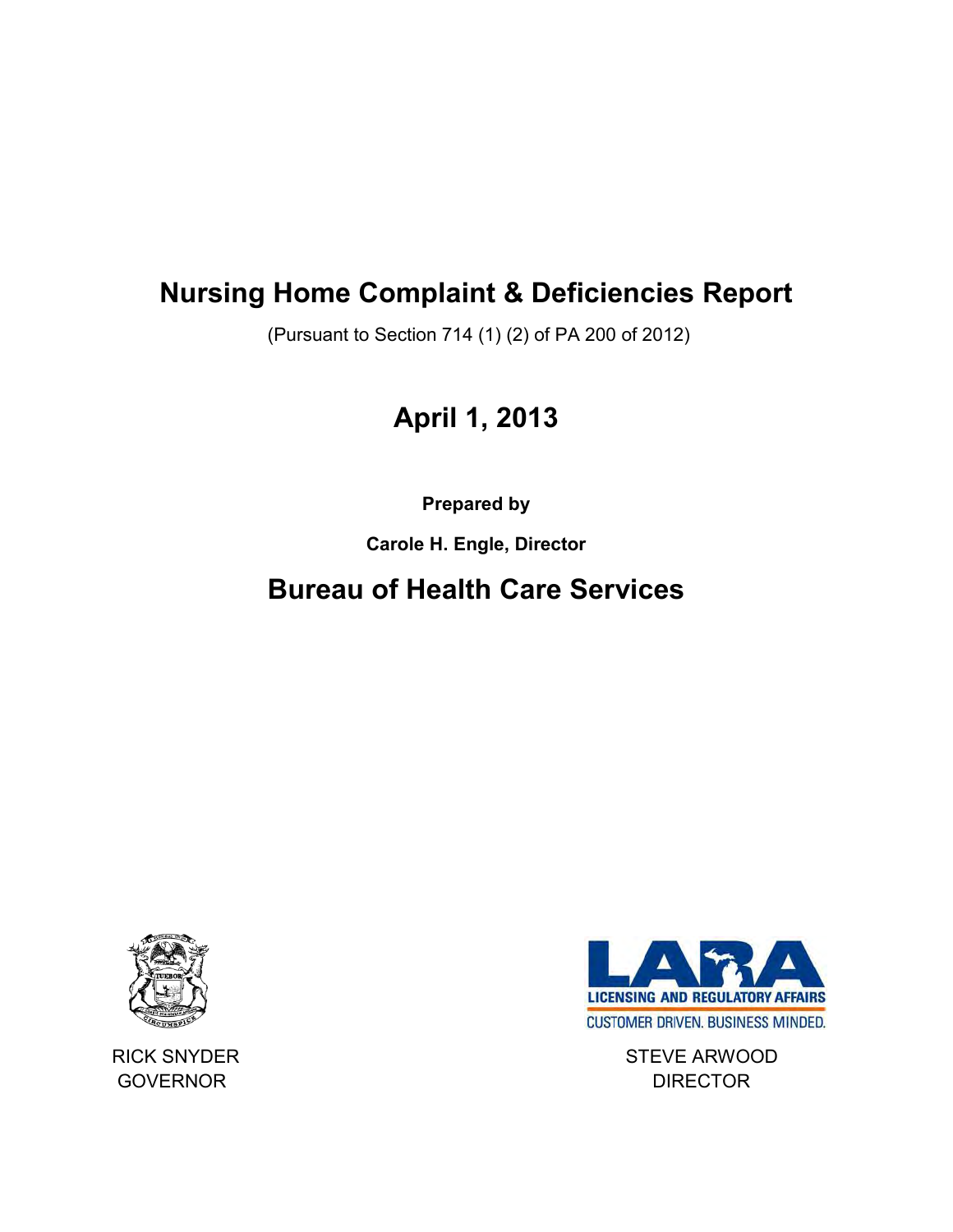## **Table of Contents**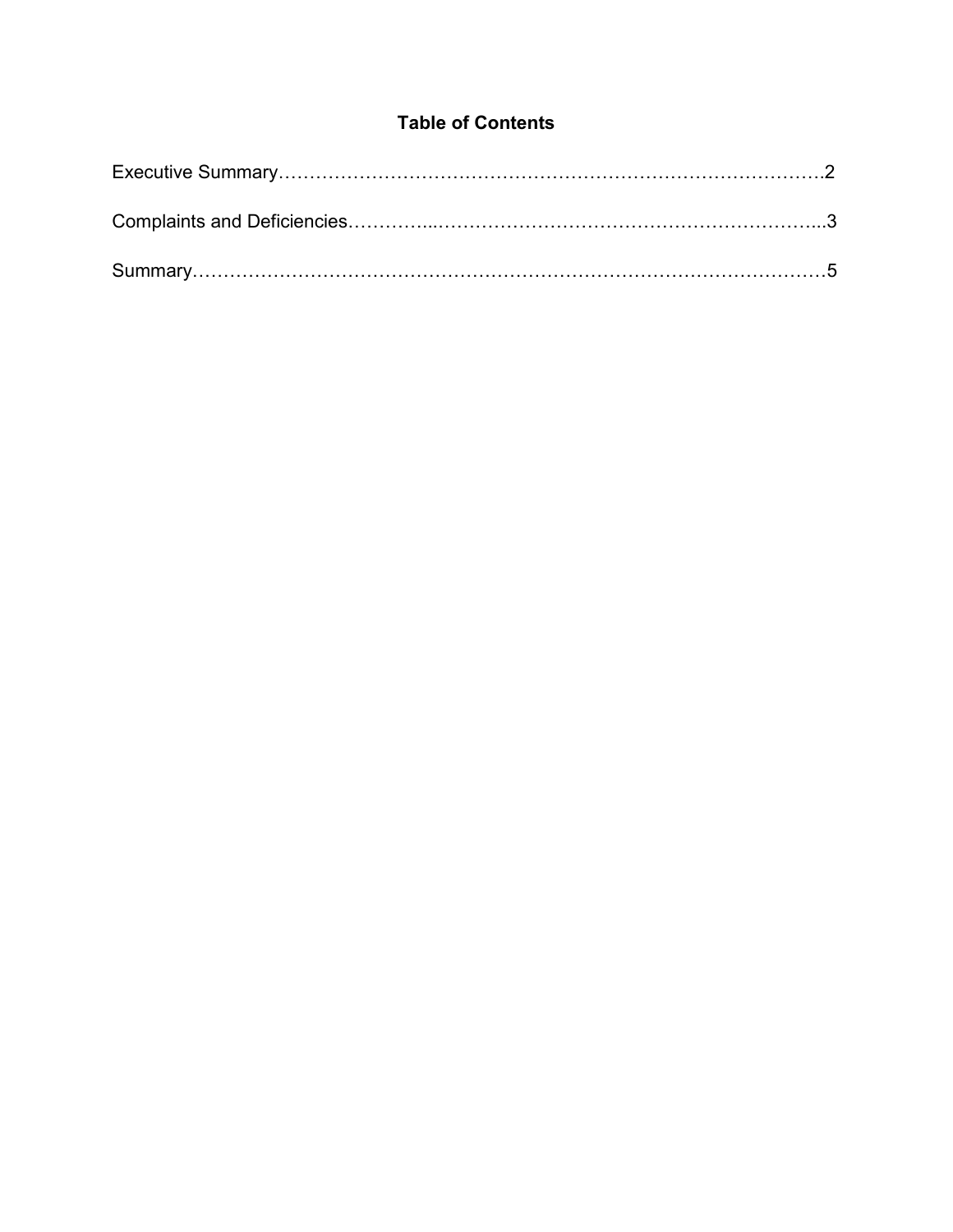#### **Executive Summary:**

Public Act 200 of 2012 requires the following:

**Section 714 (1):** *The department shall report by April 1 to the subcommittees, fiscal agencies, and state budget director on the timeliness of nursing facility complaint investigations and the number of allegations that are substantiated on an annual basis. The report shall consist of the number of allegations filed by consumers and the number of facility reported incidents. The department shall make every effort to contact every complainant and the subject of a complaint during an investigation.* 

**Section 714 (2):** *The department shall gather information on its most frequently cited complaint deficiencies for the prior 3 fiscal years and include that*  information in the report required under subsection (1). The department shall *determine whether there is an increase in the number of citations from 1 year to the next and assess the cause of the increase, if any, and whether education and training of nursing facility staff or department staff is needed.* 

Pursuant to this new law, this report has been prepared and issued electronically to the House and Senate appropriations subcommittees, House and Senate Fiscal Agencies, and the state budget director to meet the April 1 reporting requirement. In addition, this report may also be found online under the following locations:

- The Long-Term Care section of the Bureau of Health Care Services website at: [www.michigan.gov/bhcs.](http://www.michigan.gov/bhcs)
- The All About LARA section Legislative Reports of the Department of Licensing and Regulatory Affairs website at: [www.michigan.gov/lara.](http://www.michigan.gov/lara)

The Bureau of Health Care Services (BHCS), where the Long Term Care (LTC) Division is located, is responsible for tracking this data. The mission of BHCS and its LTC Division is to assure that residents residing in Michigan's nursing homes receive the highest quality of care and quality of life in accordance to state and federal laws.

Specifically, the information provided is based on data from October 1, 2011 through September 30, 2012.

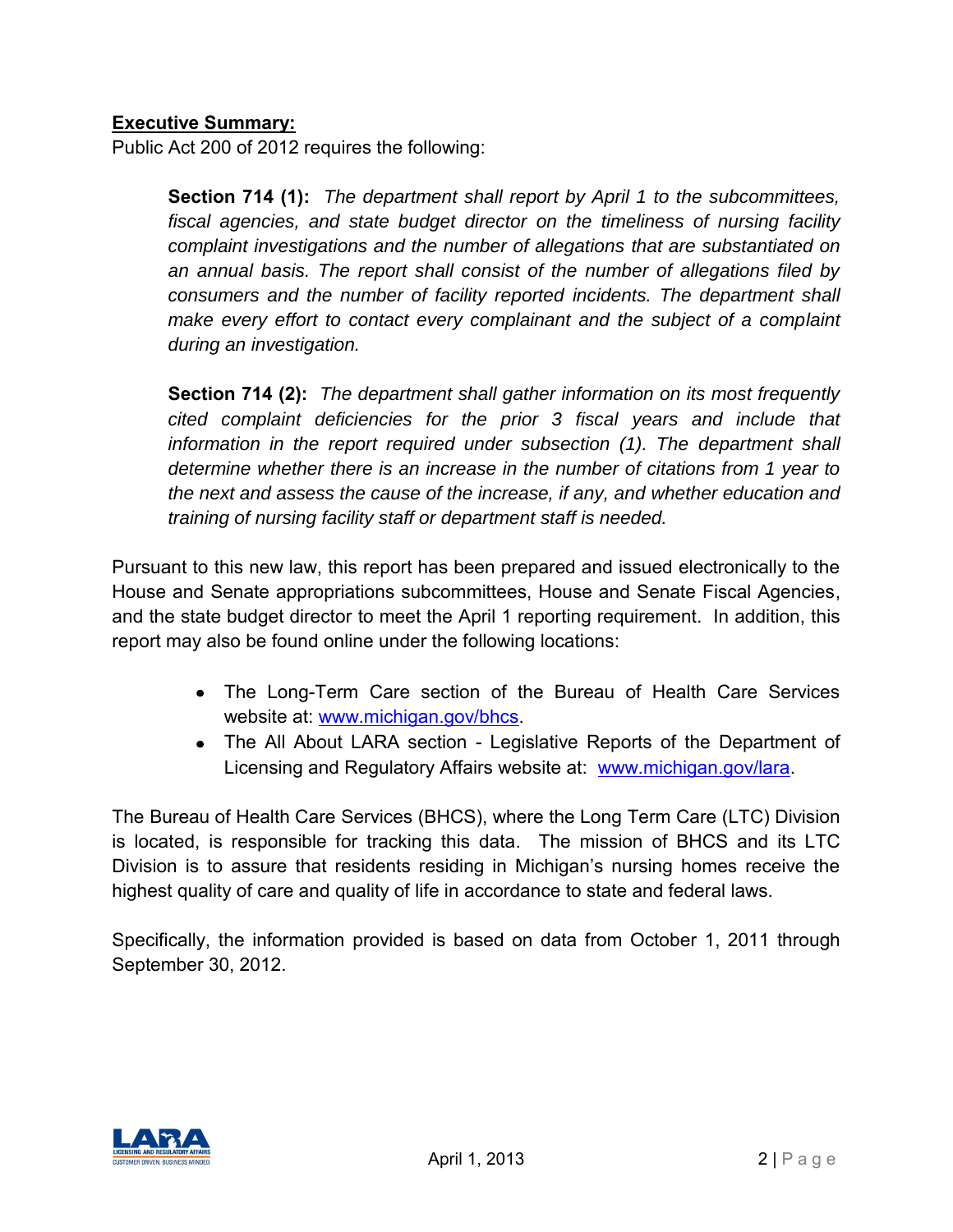#### **COMPLAINTS AND DEFICIENCIES**

#### **Background:**

Public Act 200 of 2012 requires the following:

**Section 714 (1):** *The department shall report by April 1 to the subcommittees, fiscal agencies, and state budget director on the timeliness of nursing facility complaint investigations and the number of allegations that are substantiated on an annual basis. The report shall consist of the number of allegations filed by consumers and the number of facility reported incidents. The department shall make every effort to contact every complainant and the subject of a complaint during an investigation.* 

**Section 714 (2):** *The department shall gather information on its most frequently cited complaint deficiencies for the prior 3 fiscal years and include that*  information in the report required under subsection (1). The department shall *determine whether there is an increase in the number of citations from 1 year to the next and assess the cause of the increase, if any, and whether education and training of nursing facility staff or department staff is needed.* 

#### **FY 2012 Data:**

The following data was generated from the federal Centers for Medicare and Medicaid Services (CMS) ASPEN Complaints and Incidents Tracking System (ACTS):

1. The number of nursing facility complaint intakes filed 1,498.

| $\bullet$ | Number of allegations          | 5,305 |
|-----------|--------------------------------|-------|
| $\bullet$ | Substantiated allegations      | 1,332 |
|           | Unsubstantiated allegations    | 3,898 |
| $\bullet$ | Resolved without investigation | 52    |
| $\bullet$ | Pending investigation          | 23    |

2. The number of nursing facility reported incidents (FRI) filed 6,095.

| • Number of alleged incidents    | 6,308 |
|----------------------------------|-------|
| • Substantiated incidents        | 2,468 |
| • Unsubstantiated incidents      | 1,092 |
| • Resolved without investigation | 1,629 |
| • Pending Investigation          | 1.119 |

3. The average length of time (includes weekend and holidays) for the department to enter a facility in response to a complaint filed against a nursing home:

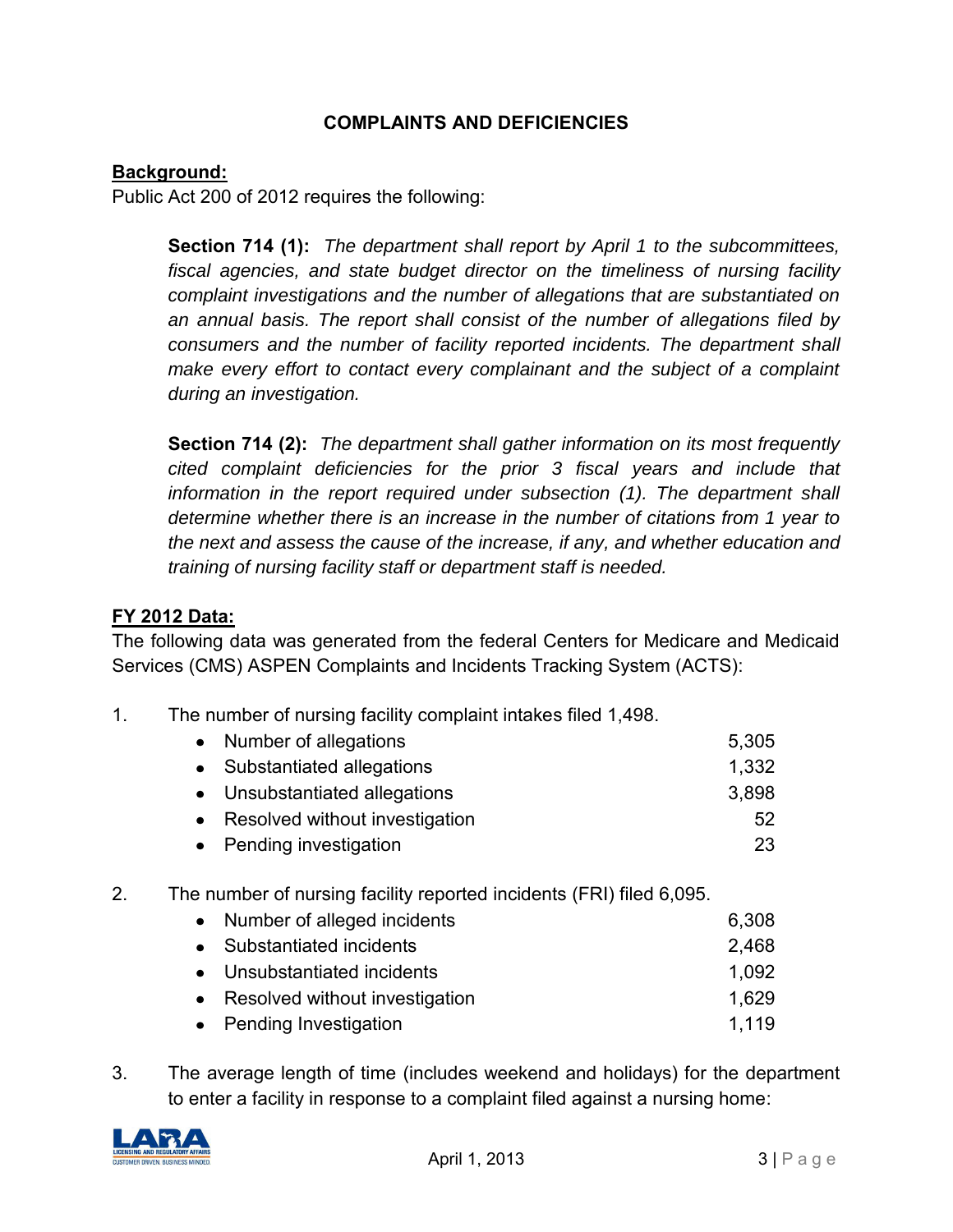| a. Acknowledgment of receipt of complaint                               | 1 day |
|-------------------------------------------------------------------------|-------|
| b. Complaint investigation (only) conducted (average time by priority): |       |
|                                                                         |       |

| • Immediate Jeopardy $(IJ)^*$         | 2.14  |
|---------------------------------------|-------|
| • Non-IJ High**                       | 22.43 |
| • Non-IJ Medium*** and Non-IJ Low**** | 18.33 |
| • All Non-IJ Complaints               | 22.35 |

c. Facility Reported Incidents (FRI) investigations conducted (average time by priority):

| • Immediate Jeopardy $(IJ)^*$         | 2.30  |
|---------------------------------------|-------|
| $\bullet$ Non-IJ High**               | 22.09 |
| • Non-IJ Medium*** and Non-IJ Low**** | 52 12 |
| • All Non-IJ FRIS                     | 26.26 |

 \*IJ (within 2 working days); Serious injury, impairment, or death \*\*Non-IJ High (within 10 working days); Harm other than serious injury or death \*\*\*Non-IJ Medium (within 15 working days); Potential for harm \*\*\*\*Non-IJ Low (within 30 calendar days); Minimal harm

## **Most Frequently Cited Complaint Deficiencies:**

The data reflecting the most frequently cited complaint deficiencies for the prior 3 Fiscal Years is generated from the CMS PDQ database which was not operating at the time of issuing this report. Without this data, BHCS cannot determine if there has been an increase in the number of citations from one year to the next nor analyze the cause of such an increase or whether education and training of nursing facility staff is needed. BHCS has been in contact with CMS regarding its PDQ database system which may be up and running in the next few months.

#### **Top 10 Most Frequently Cited Tags (Deficiencies) – Michigan FY 2012:**

Despite the CMS PDQ system not currently operating, BHCS can provide the following:

| <b>TAG</b> | <b>CATEGORY</b>                                          | <b>NUMBER OF CITATIONS</b> |
|------------|----------------------------------------------------------|----------------------------|
| F323       | FREE OF ACCIDENT HAZARDS.<br><b>SUPERVISION, DEVICES</b> | 537                        |
| F309       | PROVIDE CARE, SERVICES FOR<br><b>HIGHEST WELL BEING</b>  | 246                        |
| F441       | INFECTION CONTROL, PREVENT SPREAD,<br><b>LINENS</b>      | 245                        |